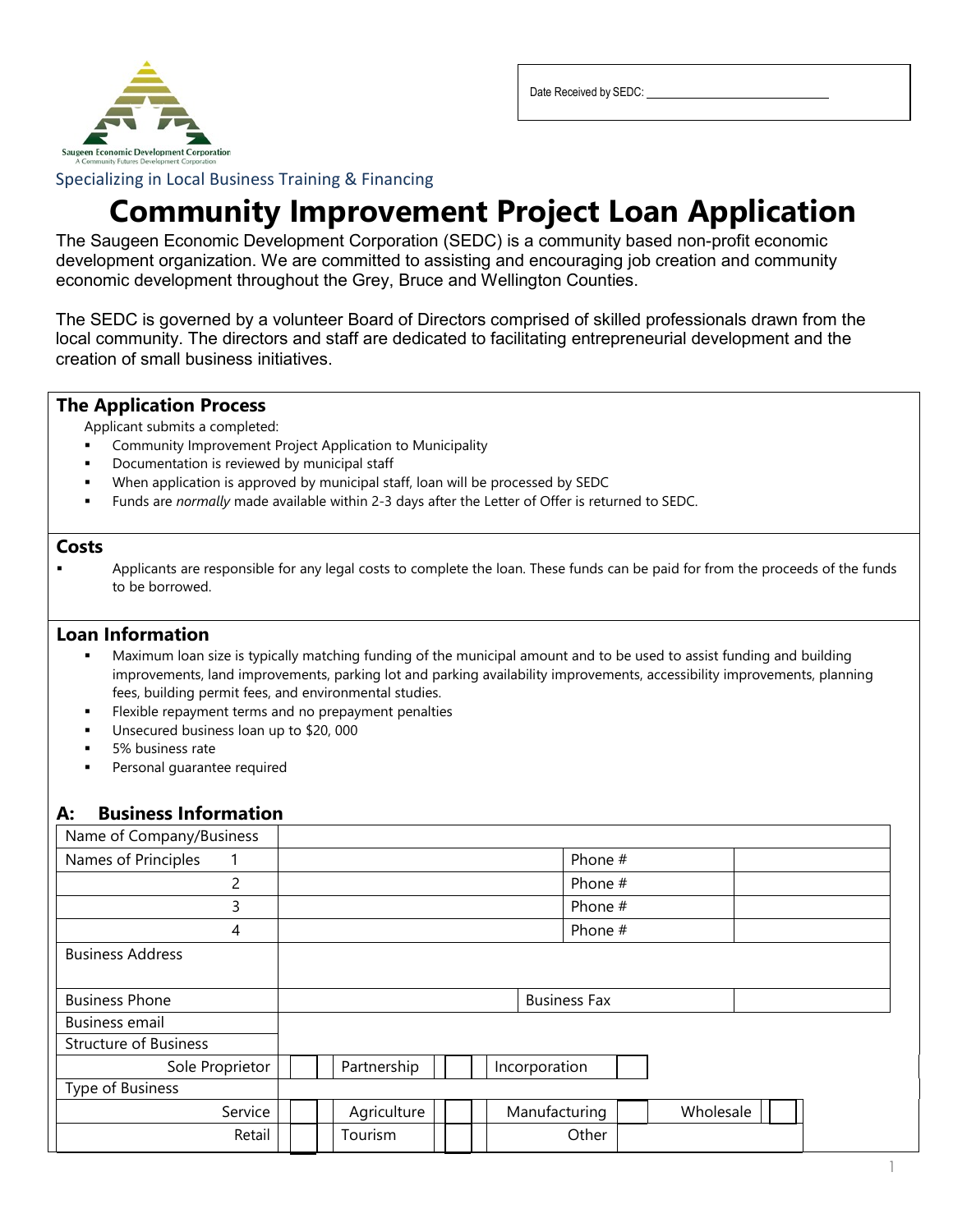| <b>B: Loan Information</b>      |         |                  |         |         |
|---------------------------------|---------|------------------|---------|---------|
| Amount Requested \$             |         |                  |         |         |
| Funds to be used for:           |         |                  |         |         |
| Building Improvement \$         |         |                  |         |         |
| Landscape/Signage\$             |         |                  |         |         |
| Other \$                        |         |                  |         |         |
| Jobs Created: $\mid$ F/T $\mid$ | $P/T$ _ | Jobs Maintained: | $F/T$ _ | $P/T$ _ |

# **C: Personal Statement of Affairs**

This section must be completed and submitted for EACH principle of the business.

| Surname                                                                                                                                                                                                       | <b>First Name</b>                                   |                                                                                           | Initial                                      |  |  |
|---------------------------------------------------------------------------------------------------------------------------------------------------------------------------------------------------------------|-----------------------------------------------------|-------------------------------------------------------------------------------------------|----------------------------------------------|--|--|
| Date of Birth                                                                                                                                                                                                 |                                                     | SIN#                                                                                      |                                              |  |  |
| <b>Marital Status</b>                                                                                                                                                                                         |                                                     |                                                                                           |                                              |  |  |
| Married                                                                                                                                                                                                       | Divorced Widowed Separated Single Common-law $\Box$ |                                                                                           |                                              |  |  |
| Home Phone#                                                                                                                                                                                                   |                                                     | <b>Business Phone#</b>                                                                    |                                              |  |  |
| Employer                                                                                                                                                                                                      |                                                     | Length of Employment                                                                      |                                              |  |  |
| Select all that apply (REQUIRED):                                                                                                                                                                             | $\Box$ Indigenous                                   | □ Francophone<br>□ Women<br>$\Box$ Persons with Disabilities<br>$\Box$ Visible Minorities | □ Youth<br>□ Social Enterprises<br>□ LGBTQ2+ |  |  |
| <b>Address</b>                                                                                                                                                                                                |                                                     |                                                                                           |                                              |  |  |
|                                                                                                                                                                                                               |                                                     |                                                                                           |                                              |  |  |
| Previous                                                                                                                                                                                                      |                                                     |                                                                                           |                                              |  |  |
| Address                                                                                                                                                                                                       |                                                     |                                                                                           |                                              |  |  |
| Rent?<br>Own?                                                                                                                                                                                                 | How long at current<br>address?                     |                                                                                           |                                              |  |  |
| Spouse's Name                                                                                                                                                                                                 |                                                     |                                                                                           |                                              |  |  |
| Spouse's Date of Birth                                                                                                                                                                                        |                                                     | Spouse's SIN#                                                                             |                                              |  |  |
| Spouse's Employer                                                                                                                                                                                             |                                                     | Spouse's Length of                                                                        |                                              |  |  |
|                                                                                                                                                                                                               |                                                     | Employment                                                                                |                                              |  |  |
| Select all that apply (REQUIRED):<br>$\Box$ Indigenous<br>$\Box$ Francophone<br>□ Women<br>$\Box$ Youth<br>□ Social Enterprises<br>$\Box$ Persons with Disabilities<br>□ LGBTQ2+<br>$\Box$ Visible Minorities |                                                     |                                                                                           |                                              |  |  |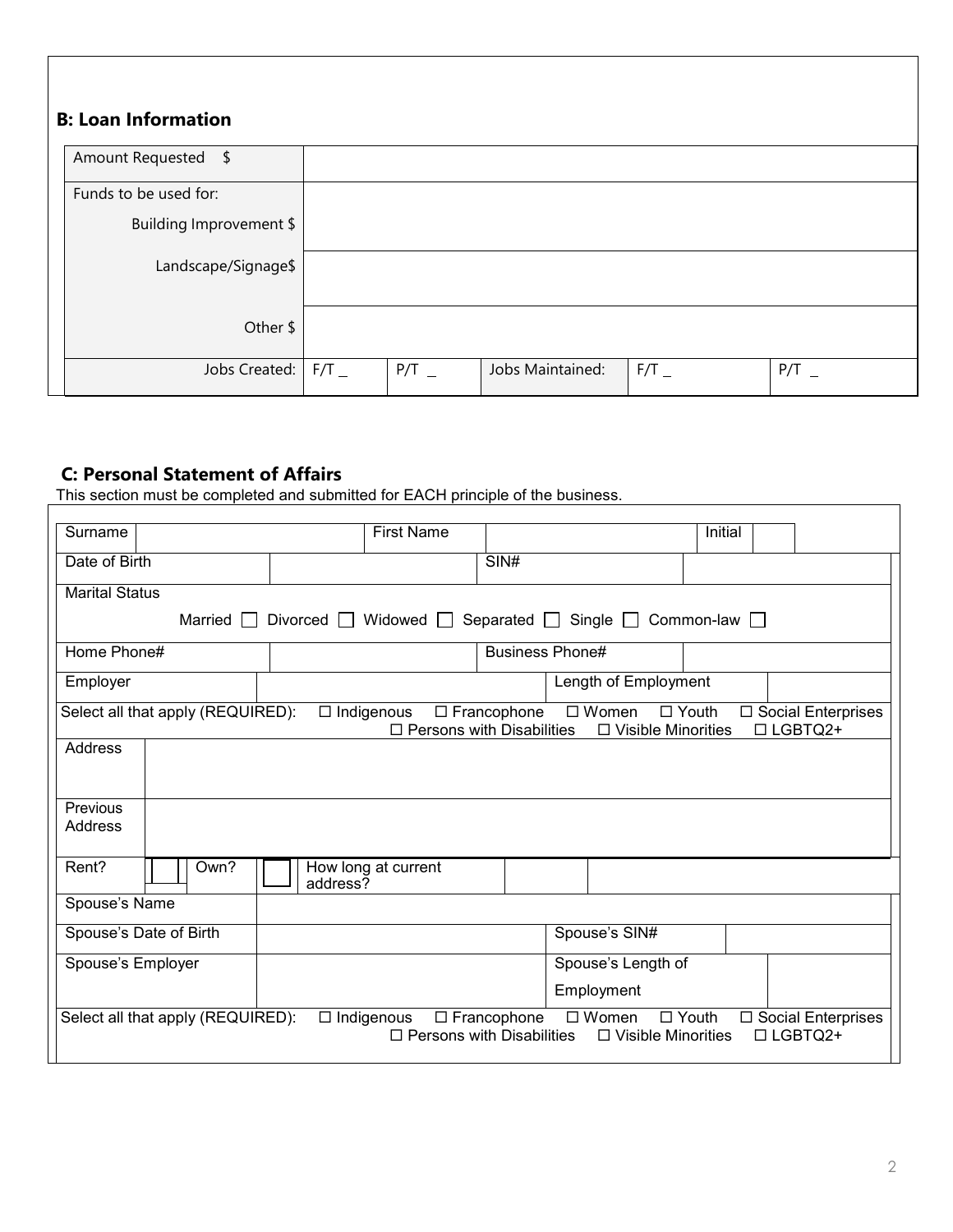| Disclosure and Release Statement *Important- read thoroughly before signing!* |  |  |  |
|-------------------------------------------------------------------------------|--|--|--|
|-------------------------------------------------------------------------------|--|--|--|

- 1. Are you related to any Director or Employee of the SEDC? YES  $\Box$  NO  $\Box$
- 2. Are you or any closely related individual, or the company involved in any legal action? YES  $\Box$  NO  $\Box$
- 3. Are you liable as a co-signor or guarantor? YES  $\Box$  NO  $\Box$
- 4. Are you now or have you ever been bankrupt? YES  $\Box$  NO  $\Box$
- 5. If financial assistance is approved, would you allow the SEDC to make a public announcement regarding your project/business? YES  $\Box$  NO  $\Box$
- 6. To assist with the PIPEDA requirements, may we share your information with other financial institutions, the credit bureau, or government department in order to assist in getting you the best product/service to suit your needs? YES  $\Box$  NO  $\Box$

The statements made herein are for the express purpose of obtaining financing from the SEDC, and are to the best of my/our knowledge and belief true and correct. The applicant understands that additional information, if required in support of this application, must be supplied to the Corporation before adequate consideration can be given to this application. The applicant consents to the SEDC CFDC making any inquiries of such persons, firms or corporations as it deems necessary in order to reach a decision on this application. The applicant agrees to reimburse the SEDC any legal costs incurred in the registration of documentation related to loan security. Should the applicant withdraw his request for funds after legal documents have been registered and costs incurred, the applicant shall be responsible for these costs.

| Date                        | Print Applicant's<br>Name | Applicant's Signature | Print Witness name | Witness' Signature |
|-----------------------------|---------------------------|-----------------------|--------------------|--------------------|
|                             |                           |                       |                    |                    |
|                             |                           |                       |                    |                    |
|                             |                           |                       |                    |                    |
|                             |                           |                       |                    |                    |
| Corporate seal if required: |                           |                       |                    |                    |